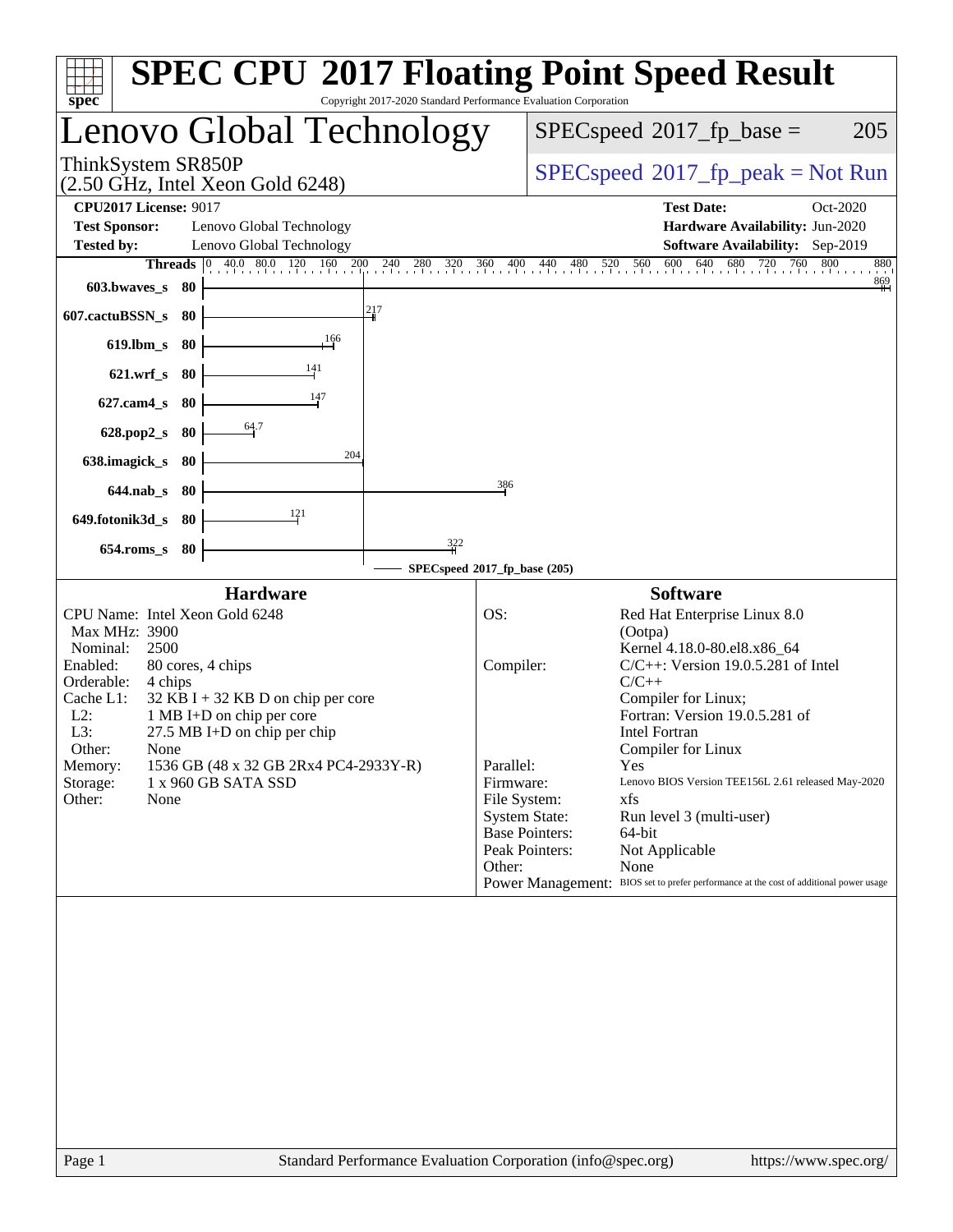

### **[SPEC CPU](http://www.spec.org/auto/cpu2017/Docs/result-fields.html#SPECCPU2017FloatingPointSpeedResult)[2017 Floating Point Speed Result](http://www.spec.org/auto/cpu2017/Docs/result-fields.html#SPECCPU2017FloatingPointSpeedResult)** Copyright 2017-2020 Standard Performance Evaluation Corporation

## Lenovo Global Technology

(2.50 GHz, Intel Xeon Gold 6248)

ThinkSystem SR850P<br>  $(2.50 \text{ GHz}_{\text{total}} \text{ Total} 5248)$  [SPECspeed](http://www.spec.org/auto/cpu2017/Docs/result-fields.html#SPECspeed2017fppeak)®[2017\\_fp\\_peak = N](http://www.spec.org/auto/cpu2017/Docs/result-fields.html#SPECspeed2017fppeak)ot Run  $SPECspeed^{\circledcirc}2017_fp\_base = 205$  $SPECspeed^{\circledcirc}2017_fp\_base = 205$ 

**[Test Sponsor:](http://www.spec.org/auto/cpu2017/Docs/result-fields.html#TestSponsor)** Lenovo Global Technology **[Hardware Availability:](http://www.spec.org/auto/cpu2017/Docs/result-fields.html#HardwareAvailability)** Jun-2020 **[Tested by:](http://www.spec.org/auto/cpu2017/Docs/result-fields.html#Testedby)** Lenovo Global Technology **[Software Availability:](http://www.spec.org/auto/cpu2017/Docs/result-fields.html#SoftwareAvailability)** Sep-2019

**[CPU2017 License:](http://www.spec.org/auto/cpu2017/Docs/result-fields.html#CPU2017License)** 9017 **[Test Date:](http://www.spec.org/auto/cpu2017/Docs/result-fields.html#TestDate)** Oct-2020

### **[Results Table](http://www.spec.org/auto/cpu2017/Docs/result-fields.html#ResultsTable)**

|                             | <b>Base</b>               |                |                |                |       | <b>Peak</b>    |            |                |                |              |                |              |                |              |
|-----------------------------|---------------------------|----------------|----------------|----------------|-------|----------------|------------|----------------|----------------|--------------|----------------|--------------|----------------|--------------|
| <b>Benchmark</b>            | <b>Threads</b>            | <b>Seconds</b> | Ratio          | <b>Seconds</b> | Ratio | <b>Seconds</b> | Ratio      | <b>Threads</b> | <b>Seconds</b> | <b>Ratio</b> | <b>Seconds</b> | <b>Ratio</b> | <b>Seconds</b> | <b>Ratio</b> |
| 603.bwayes s                | 80                        | 67.3           | 877            | 67.9           | 869   | 68.1           | 866        |                |                |              |                |              |                |              |
| 607.cactuBSSN s             | 80                        | 76.1           | 219            | 76.9           | 217   | 77.2           | 216        |                |                |              |                |              |                |              |
| $619.$ lbm s                | 80                        | 31.6           | 166            | 34.5           | 152   | 31.5           | 166        |                |                |              |                |              |                |              |
| $621.wrf$ s                 | 80                        | 93.7           | 141            | 93.5           | 141   | 93.4           | 142        |                |                |              |                |              |                |              |
| $627.cam4_s$                | 80                        | 60.4           | 147            | 60.4           | 147   | 60.6           | 146        |                |                |              |                |              |                |              |
| $628.pop2_s$                | 80                        | <u>183</u>     | 64.7           | 183            | 65.0  | 185            | 64.3       |                |                |              |                |              |                |              |
| 638.imagick_s               | 80                        | 70.8           | 204            | 70.8           | 204   | 71.0           | 203        |                |                |              |                |              |                |              |
| $644$ .nab s                | 80                        | 45.3           | 386            | 45.3           | 385   | 45.3           | 386        |                |                |              |                |              |                |              |
| 649.fotonik3d s             | 80                        | 75.5           | 121            | 75.3           | 121   | 75.3           | <u>121</u> |                |                |              |                |              |                |              |
| $654$ .roms s               | 80                        | 49.5           | 318            | 48.9           | 322   | 48.9           | 322        |                |                |              |                |              |                |              |
|                             | $SPECspeed*2017fp base =$ |                | 205            |                |       |                |            |                |                |              |                |              |                |              |
| $SPECspeed*2017_fp\_peak =$ |                           |                | <b>Not Run</b> |                |       |                |            |                |                |              |                |              |                |              |

Results appear in the [order in which they were run.](http://www.spec.org/auto/cpu2017/Docs/result-fields.html#RunOrder) Bold underlined text [indicates a median measurement](http://www.spec.org/auto/cpu2017/Docs/result-fields.html#Median).

### **[Operating System Notes](http://www.spec.org/auto/cpu2017/Docs/result-fields.html#OperatingSystemNotes)**

Stack size set to unlimited using "ulimit -s unlimited"

### **[Environment Variables Notes](http://www.spec.org/auto/cpu2017/Docs/result-fields.html#EnvironmentVariablesNotes)**

Environment variables set by runcpu before the start of the run: KMP\_AFFINITY = "granularity=fine,compact" LD\_LIBRARY\_PATH = "/home/cpu2017-1.1.0-ic19.0u5-2/lib/intel64" OMP\_STACKSIZE = "192M"

#### **[General Notes](http://www.spec.org/auto/cpu2017/Docs/result-fields.html#GeneralNotes)**

 Binaries compiled on a system with 1x Intel Core i9-9900K CPU + 64GB RAM memory using Redhat Enterprise Linux 8.0 Transparent Huge Pages enabled by default Prior to runcpu invocation Filesystem page cache synced and cleared with: sync; echo 3> /proc/sys/vm/drop\_caches NA: The test sponsor attests, as of date of publication, that CVE-2017-5754 (Meltdown) is mitigated in the system as tested and documented. Yes: The test sponsor attests, as of date of publication, that CVE-2017-5753 (Spectre variant 1) is mitigated in the system as tested and documented. Yes: The test sponsor attests, as of date of publication, that CVE-2017-5715 (Spectre variant 2) is mitigated in the system as tested and documented.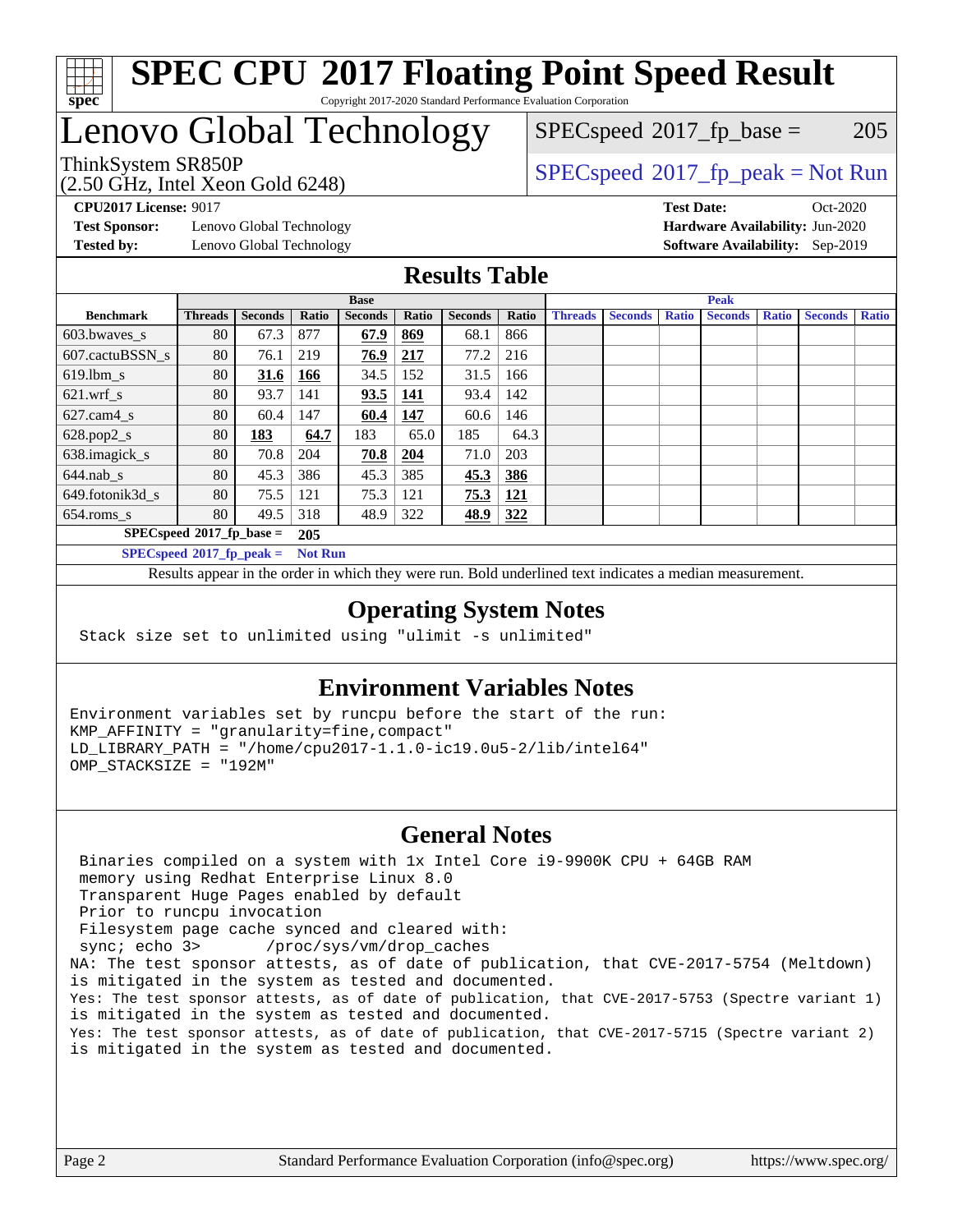|                                                                                                                                                                                                                                                                                                                                                                   |                                                                                                                                                                                                                                                      | <b>SPEC CPU®2017 Floating Point Speed Result</b>                                                                                                                                                                                                                                                     |                                        |
|-------------------------------------------------------------------------------------------------------------------------------------------------------------------------------------------------------------------------------------------------------------------------------------------------------------------------------------------------------------------|------------------------------------------------------------------------------------------------------------------------------------------------------------------------------------------------------------------------------------------------------|------------------------------------------------------------------------------------------------------------------------------------------------------------------------------------------------------------------------------------------------------------------------------------------------------|----------------------------------------|
| $spec^*$                                                                                                                                                                                                                                                                                                                                                          | Copyright 2017-2020 Standard Performance Evaluation Corporation                                                                                                                                                                                      |                                                                                                                                                                                                                                                                                                      |                                        |
| Lenovo Global Technology                                                                                                                                                                                                                                                                                                                                          |                                                                                                                                                                                                                                                      | $SPEC speed^{\circ}2017$ _fp_base =                                                                                                                                                                                                                                                                  | 205                                    |
| ThinkSystem SR850P<br>$(2.50 \text{ GHz}, \text{Intel Xeon Gold } 6248)$                                                                                                                                                                                                                                                                                          |                                                                                                                                                                                                                                                      | $SPEC speed^{\circ}2017\_fp\_peak = Not Run$                                                                                                                                                                                                                                                         |                                        |
| <b>CPU2017 License: 9017</b>                                                                                                                                                                                                                                                                                                                                      |                                                                                                                                                                                                                                                      | <b>Test Date:</b>                                                                                                                                                                                                                                                                                    | Oct-2020                               |
| <b>Test Sponsor:</b><br>Lenovo Global Technology                                                                                                                                                                                                                                                                                                                  |                                                                                                                                                                                                                                                      |                                                                                                                                                                                                                                                                                                      | Hardware Availability: Jun-2020        |
| <b>Tested by:</b><br>Lenovo Global Technology                                                                                                                                                                                                                                                                                                                     |                                                                                                                                                                                                                                                      |                                                                                                                                                                                                                                                                                                      | <b>Software Availability:</b> Sep-2019 |
|                                                                                                                                                                                                                                                                                                                                                                   | <b>Platform Notes</b>                                                                                                                                                                                                                                |                                                                                                                                                                                                                                                                                                      |                                        |
| BIOS configuration:<br>Choose Operating Mode set to Maximum Performance and then set it to Custom Mode<br>MONITOR/MWAIT set to Enable                                                                                                                                                                                                                             |                                                                                                                                                                                                                                                      |                                                                                                                                                                                                                                                                                                      |                                        |
| Hyper-Threading set to Disable                                                                                                                                                                                                                                                                                                                                    |                                                                                                                                                                                                                                                      |                                                                                                                                                                                                                                                                                                      |                                        |
| Sysinfo program /home/cpu2017-1.1.0-ic19.0u5-2/bin/sysinfo<br>Rev: r6365 of 2019-08-21 295195f888a3d7edble6e46a485a0011<br>running on localhost.localdomain Fri Oct 16 10:47:53 2020                                                                                                                                                                              |                                                                                                                                                                                                                                                      |                                                                                                                                                                                                                                                                                                      |                                        |
| SUT (System Under Test) info as seen by some common utilities.<br>For more information on this section, see<br>https://www.spec.org/cpu2017/Docs/config.html#sysinfo                                                                                                                                                                                              |                                                                                                                                                                                                                                                      |                                                                                                                                                                                                                                                                                                      |                                        |
| model name : Intel(R) Xeon(R) Gold 6248 CPU @ 2.50GHz<br>"physical id"s (chips)<br>4<br>80 "processors"<br>cores, siblings (Caution: counting these is hw and system dependent. The following<br>excerpts from /proc/cpuinfo might not be reliable. Use with caution.)<br>cpu cores : 20<br>siblings : 20                                                         |                                                                                                                                                                                                                                                      | physical 0: cores 0 1 2 3 4 8 9 10 11 12 16 17 18 19 20 24 25 26 27 28<br>physical 1: cores 0 1 2 3 4 8 9 10 11 12 16 17 18 19 20 24 25 26 27 28<br>physical 2: cores 0 1 2 3 4 8 9 10 11 12 16 17 18 19 20 24 25 26 27 28<br>physical 3: cores 0 1 2 3 4 8 9 10 11 12 16 17 18 19 20 24 25 26 27 28 |                                        |
| From lscpu:<br>Architecture:<br>$CPU$ op-mode( $s$ ):<br>Byte Order:<br>CPU(s):<br>On-line CPU(s) list: $0-79$<br>Thread(s) per core:<br>Core(s) per socket:<br>Socket(s):<br>NUMA $node(s):$<br>Vendor ID:<br>CPU family:<br>Model:<br>Model name:<br>Stepping:<br>CPU MHz:<br>$CPU$ $max$ $MHz$ :<br>CPU min MHz:<br>BogoMIPS:<br>Virtualization:<br>L1d cache: | x86_64<br>$32$ -bit, $64$ -bit<br>Little Endian<br>80<br>$\mathbf{1}$<br>20<br>$\overline{4}$<br>4<br>GenuineIntel<br>6<br>85<br>$Intel(R) Xeon(R) Gold 6248 CPU @ 2.50GHz$<br>7<br>2854.658<br>3900.0000<br>1000.0000<br>5000.00<br>$VT - x$<br>32K |                                                                                                                                                                                                                                                                                                      |                                        |
|                                                                                                                                                                                                                                                                                                                                                                   | (Continued on next page)                                                                                                                                                                                                                             |                                                                                                                                                                                                                                                                                                      |                                        |
|                                                                                                                                                                                                                                                                                                                                                                   |                                                                                                                                                                                                                                                      |                                                                                                                                                                                                                                                                                                      |                                        |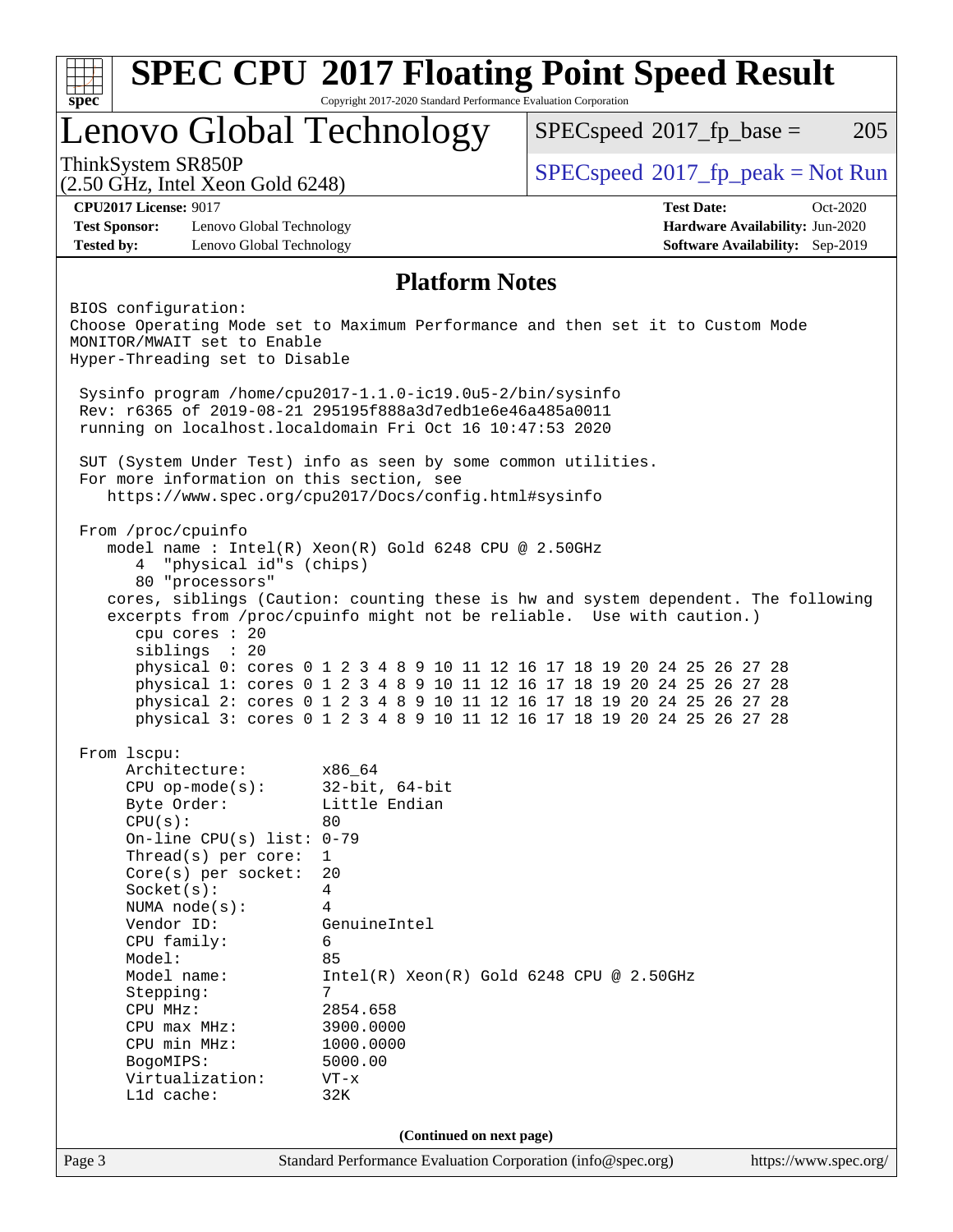

# **[SPEC CPU](http://www.spec.org/auto/cpu2017/Docs/result-fields.html#SPECCPU2017FloatingPointSpeedResult)[2017 Floating Point Speed Result](http://www.spec.org/auto/cpu2017/Docs/result-fields.html#SPECCPU2017FloatingPointSpeedResult)**

Copyright 2017-2020 Standard Performance Evaluation Corporation

Lenovo Global Technology

 $SPEC speed^{\circ}2017\_fp\_base = 205$ 

(2.50 GHz, Intel Xeon Gold 6248)

ThinkSystem SR850P<br>  $\begin{array}{c}\n\text{SPEC speed} \text{°2017\_fp\_peak} = \text{Not Run} \\
\text{SPEC speed} \text{°2017\_fp\_peak} = \text{Not Run} \\
\end{array}$ 

**[CPU2017 License:](http://www.spec.org/auto/cpu2017/Docs/result-fields.html#CPU2017License)** 9017 **[Test Date:](http://www.spec.org/auto/cpu2017/Docs/result-fields.html#TestDate)** Oct-2020

**[Test Sponsor:](http://www.spec.org/auto/cpu2017/Docs/result-fields.html#TestSponsor)** Lenovo Global Technology **[Hardware Availability:](http://www.spec.org/auto/cpu2017/Docs/result-fields.html#HardwareAvailability)** Jun-2020 **[Tested by:](http://www.spec.org/auto/cpu2017/Docs/result-fields.html#Testedby)** Lenovo Global Technology **[Software Availability:](http://www.spec.org/auto/cpu2017/Docs/result-fields.html#SoftwareAvailability)** Sep-2019

**[Platform Notes \(Continued\)](http://www.spec.org/auto/cpu2017/Docs/result-fields.html#PlatformNotes)**

| Lli cache:              |  | 32K                        |
|-------------------------|--|----------------------------|
| $L2$ cache:             |  | 1024K                      |
| $L3$ cache:             |  | 28160K                     |
| NUMA $node0$ $CPU(s)$ : |  | $0 - 19$                   |
| NUMA $node1$ $CPU(s)$ : |  | $20 - 39$                  |
| NUMA $node2$ $CPU(s)$ : |  | $40 - 59$                  |
| NUMA $node3$ $CPU(s)$ : |  | $60 - 79$                  |
| $F1$ arg $\cdot$        |  | $f_{\text{min}}$ $\tau$ me |

Flags: fpu vme de pse tsc msr pae mce cx8 apic sep mtrr pge mca cmov pat pse36 clflush dts acpi mmx fxsr sse sse2 ss ht tm pbe syscall nx pdpe1gb rdtscp lm constant\_tsc art arch\_perfmon pebs bts rep\_good nopl xtopology nonstop\_tsc cpuid aperfmperf pni pclmulqdq dtes64 monitor ds\_cpl vmx smx est tm2 ssse3 sdbg fma cx16 xtpr pdcm pcid dca sse4\_1 sse4\_2 x2apic movbe popcnt tsc\_deadline\_timer aes xsave avx f16c rdrand lahf\_lm abm 3dnowprefetch cpuid\_fault epb cat\_l3 cdp\_l3 invpcid\_single intel\_ppin ssbd mba ibrs ibpb stibp ibrs\_enhanced tpr\_shadow vnmi flexpriority ept vpid fsgsbase tsc\_adjust bmi1 hle avx2 smep bmi2 erms invpcid rtm cqm mpx rdt\_a avx512f avx512dq rdseed adx smap clflushopt clwb intel\_pt avx512cd avx512bw avx512vl xsaveopt xsavec xgetbv1 xsaves cqm\_llc cqm\_occup\_llc cqm\_mbm\_total cqm\_mbm\_local dtherm ida arat pln pts pku ospke avx512\_vnni flush\_l1d arch\_capabilities

 /proc/cpuinfo cache data cache size : 28160 KB

 From numactl --hardware WARNING: a numactl 'node' might or might not correspond to a physical chip. available: 4 nodes (0-3) node 0 cpus: 0 1 2 3 4 5 6 7 8 9 10 11 12 13 14 15 16 17 18 19 node 0 size: 386683 MB

node 0 free: 386330 MB

 node 1 cpus: 20 21 22 23 24 25 26 27 28 29 30 31 32 33 34 35 36 37 38 39 node 1 size: 387067 MB

 node 1 free: 386531 MB node 2 cpus: 40 41 42 43 44 45 46 47 48 49 50 51 52 53 54 55 56 57 58 59

 node 2 size: 387043 MB node 2 free: 386086 MB

 node 3 cpus: 60 61 62 63 64 65 66 67 68 69 70 71 72 73 74 75 76 77 78 79 node 3 size: 387067 MB

node 3 free: 386759 MB

node distances:

- node 0 1 2 3 0: 10 21 21 21
- 1: 21 10 21 21

 2: 21 21 10 21 3: 21 21 21 10

 From /proc/meminfo MemTotal: 1585010664 kB

**(Continued on next page)**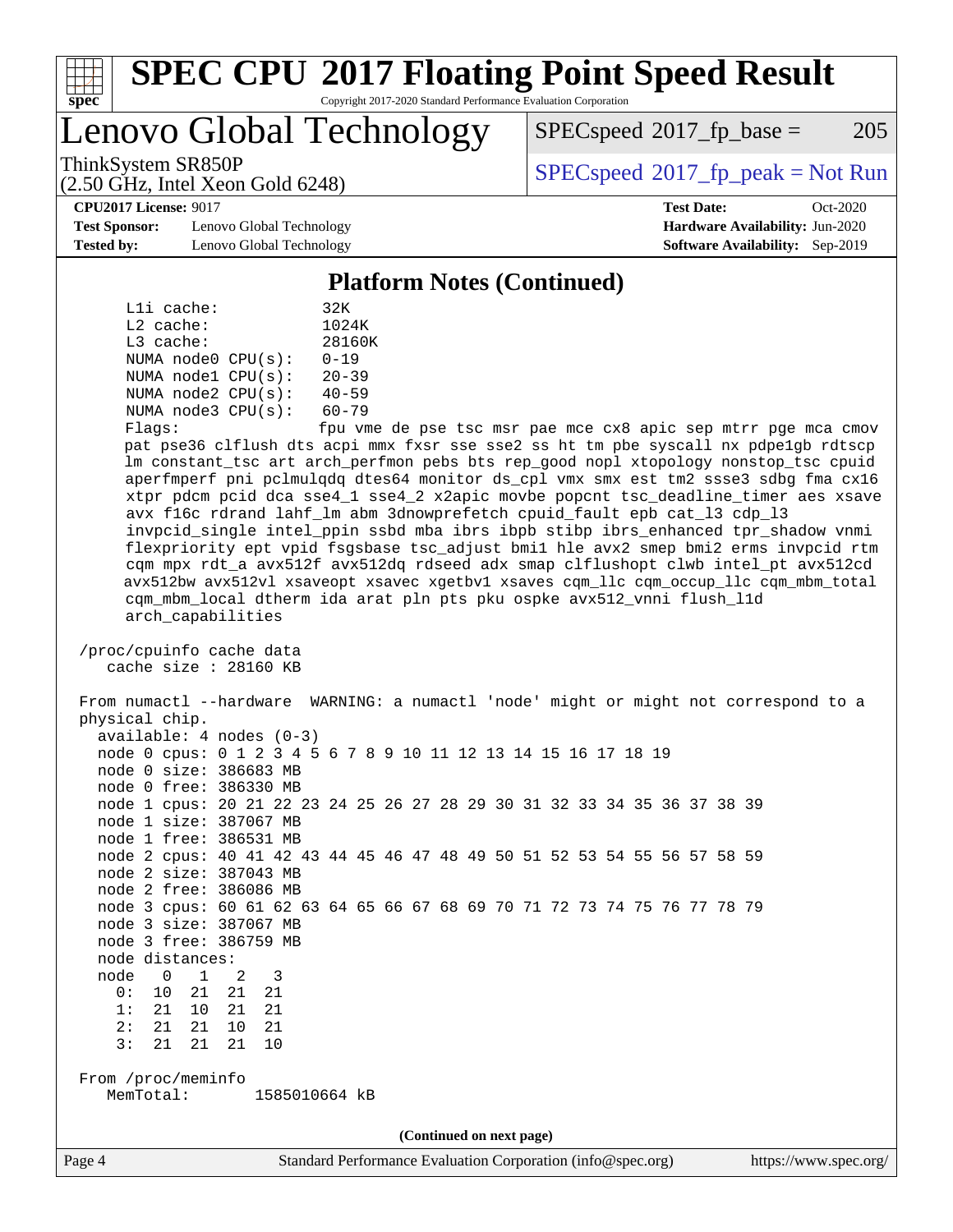| <b>SPEC CPU®2017 Floating Point Speed Result</b><br>spec<br>Copyright 2017-2020 Standard Performance Evaluation Corporation                                                                         |                                                                                                         |
|-----------------------------------------------------------------------------------------------------------------------------------------------------------------------------------------------------|---------------------------------------------------------------------------------------------------------|
| Lenovo Global Technology                                                                                                                                                                            | 205<br>$SPEC speed^{\circ}2017$ _fp_base =                                                              |
| ThinkSystem SR850P<br>$(2.50 \text{ GHz}, \text{Intel Xeon Gold } 6248)$                                                                                                                            | $SPEC speed$ <sup>®</sup> 2017_fp_peak = Not Run                                                        |
| <b>CPU2017 License: 9017</b>                                                                                                                                                                        | <b>Test Date:</b><br>Oct-2020                                                                           |
| <b>Test Sponsor:</b><br>Lenovo Global Technology                                                                                                                                                    | Hardware Availability: Jun-2020                                                                         |
| <b>Tested by:</b><br>Lenovo Global Technology                                                                                                                                                       | <b>Software Availability:</b> Sep-2019                                                                  |
| <b>Platform Notes (Continued)</b>                                                                                                                                                                   |                                                                                                         |
| HugePages_Total:<br>0<br>Hugepagesize:<br>2048 kB                                                                                                                                                   |                                                                                                         |
| From /etc/*release* /etc/*version*<br>os-release:<br>NAME="Red Hat Enterprise Linux"                                                                                                                |                                                                                                         |
| VERSION="8.0 (Ootpa)"<br>ID="rhel"                                                                                                                                                                  |                                                                                                         |
| ID_LIKE="fedora"<br>VERSION ID="8.0"<br>PLATFORM_ID="platform:el8"                                                                                                                                  |                                                                                                         |
| PRETTY_NAME="Red Hat Enterprise Linux 8.0 (Ootpa)"<br>ANSI_COLOR="0;31"                                                                                                                             |                                                                                                         |
| redhat-release: Red Hat Enterprise Linux release 8.0 (Ootpa)<br>system-release: Red Hat Enterprise Linux release 8.0 (Ootpa)<br>system-release-cpe: cpe:/o:redhat:enterprise_linux:8.0:ga           |                                                                                                         |
| uname $-a$ :<br>x86_64 x86_64 x86_64 GNU/Linux                                                                                                                                                      | Linux localhost.localdomain 4.18.0-80.el8.x86_64 #1 SMP Wed Mar 13 12:02:46 UTC 2019                    |
| Kernel self-reported vulnerability status:                                                                                                                                                          |                                                                                                         |
| CVE-2018-3620 (L1 Terminal Fault):<br>Microarchitectural Data Sampling:<br>CVE-2017-5754 (Meltdown):                                                                                                | Not affected<br>No status reported<br>Not affected                                                      |
| CVE-2018-3639 (Speculative Store Bypass): Mitigation: Speculative Store Bypass disabled<br>$CVE-2017-5753$ (Spectre variant 1):                                                                     | via prctl and seccomp                                                                                   |
| $CVE-2017-5715$ (Spectre variant 2):                                                                                                                                                                | Mitigation: __user pointer sanitization<br>Mitigation: Enhanced IBRS, IBPB: conditional,<br>RSB filling |
| run-level 3 Oct 16 10:46                                                                                                                                                                            |                                                                                                         |
| SPEC is set to: /home/cpu2017-1.1.0-ic19.0u5-2<br>Type Size Used Avail Use% Mounted on<br>Filesystem<br>$/\text{dev/sda4}$<br>839G<br>19G 820G<br>xfs                                               | 3% /home                                                                                                |
| From /sys/devices/virtual/dmi/id<br>BIOS:<br>Lenovo - [TEE156L-2.61]- 05/20/2020<br>Vendor: Lenovo<br>Product: ThinkSystem SR850P - [7D2HCTO1WW]-<br>Product Family: ThinkSystem                    |                                                                                                         |
| Serial: 1234567890<br>Additional information from dmidecode follows. WARNING: Use caution when you interpret<br>this section. The 'dmidecode' program reads system data which is "intended to allow |                                                                                                         |
| (Continued on next page)                                                                                                                                                                            |                                                                                                         |
| Page 5<br>Standard Performance Evaluation Corporation (info@spec.org)                                                                                                                               | https://www.spec.org/                                                                                   |
|                                                                                                                                                                                                     |                                                                                                         |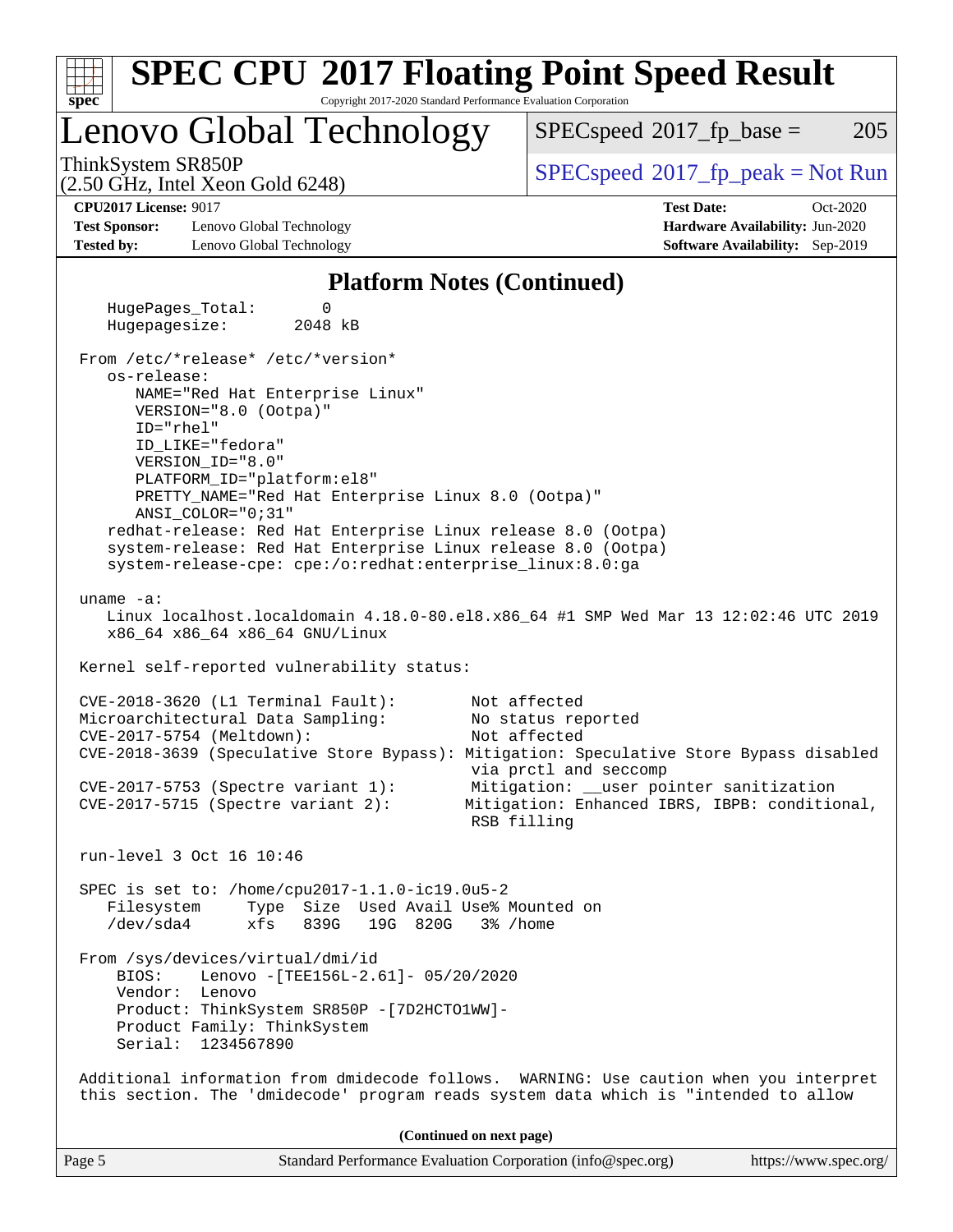

#### **[SPEC CPU](http://www.spec.org/auto/cpu2017/Docs/result-fields.html#SPECCPU2017FloatingPointSpeedResult)[2017 Floating Point Speed Result](http://www.spec.org/auto/cpu2017/Docs/result-fields.html#SPECCPU2017FloatingPointSpeedResult)** Copyright 2017-2020 Standard Performance Evaluation Corporation

## Lenovo Global Technology

 $SPECspeed^{\circledcirc}2017_fp\_base = 205$  $SPECspeed^{\circledcirc}2017_fp\_base = 205$ 

(2.50 GHz, Intel Xeon Gold 6248)

ThinkSystem SR850P<br>  $\begin{array}{c}\n\text{SPEC speed} \text{?}2017 \text{ fp\_peak} = \text{Not Run} \\
\text{SPEC speed} \text{?}2017 \text{ fp\_peak} = \text{Not Run} \\
\end{array}$ 

**[Test Sponsor:](http://www.spec.org/auto/cpu2017/Docs/result-fields.html#TestSponsor)** Lenovo Global Technology **[Hardware Availability:](http://www.spec.org/auto/cpu2017/Docs/result-fields.html#HardwareAvailability)** Jun-2020 **[Tested by:](http://www.spec.org/auto/cpu2017/Docs/result-fields.html#Testedby)** Lenovo Global Technology **[Software Availability:](http://www.spec.org/auto/cpu2017/Docs/result-fields.html#SoftwareAvailability)** Sep-2019

**[CPU2017 License:](http://www.spec.org/auto/cpu2017/Docs/result-fields.html#CPU2017License)** 9017 **[Test Date:](http://www.spec.org/auto/cpu2017/Docs/result-fields.html#TestDate)** Oct-2020

#### **[Platform Notes \(Continued\)](http://www.spec.org/auto/cpu2017/Docs/result-fields.html#PlatformNotes)**

 hardware to be accurately determined", but the intent may not be met, as there are frequent changes to hardware, firmware, and the "DMTF SMBIOS" standard. Memory:

48x Samsung M393A4K40CB2-CVF 32 GB 2 rank 2933

(End of data from sysinfo program)

### **[Compiler Version Notes](http://www.spec.org/auto/cpu2017/Docs/result-fields.html#CompilerVersionNotes)**

Page 6 Standard Performance Evaluation Corporation [\(info@spec.org\)](mailto:info@spec.org) <https://www.spec.org/> ============================================================================== C | 619.lbm\_s(base) 638.imagick\_s(base) 644.nab\_s(base) ------------------------------------------------------------------------------ Intel(R) C Intel(R) 64 Compiler for applications running on Intel(R)  $64$ , Version 19.0.5.281 Build 20190815 Copyright (C) 1985-2019 Intel Corporation. All rights reserved. ------------------------------------------------------------------------------ ============================================================================== C++, C, Fortran | 607.cactuBSSN\_s(base) ------------------------------------------------------------------------------ Intel(R) C++ Intel(R) 64 Compiler for applications running on Intel(R) 64, Version 19.0.5.281 Build 20190815 Copyright (C) 1985-2019 Intel Corporation. All rights reserved. Intel(R) C Intel(R) 64 Compiler for applications running on Intel(R)  $64$ , Version 19.0.5.281 Build 20190815 Copyright (C) 1985-2019 Intel Corporation. All rights reserved. Intel(R) Fortran Intel(R) 64 Compiler for applications running on Intel(R) 64, Version 19.0.5.281 Build 20190815 Copyright (C) 1985-2019 Intel Corporation. All rights reserved. ------------------------------------------------------------------------------ ============================================================================== Fortran | 603.bwaves\_s(base) 649.fotonik3d\_s(base) 654.roms\_s(base) ------------------------------------------------------------------------------ Intel(R) Fortran Intel(R) 64 Compiler for applications running on Intel(R) 64, Version 19.0.5.281 Build 20190815 Copyright (C) 1985-2019 Intel Corporation. All rights reserved. ------------------------------------------------------------------------------ ============================================================================== Fortran, C | 621.wrf\_s(base) 627.cam4\_s(base) 628.pop2\_s(base) ------------------------------------------------------------------------------ Intel(R) Fortran Intel(R) 64 Compiler for applications running on Intel(R) 64, Version 19.0.5.281 Build 20190815 Copyright (C) 1985-2019 Intel Corporation. All rights reserved. Intel(R) C Intel(R) 64 Compiler for applications running on Intel(R)  $64$ , **(Continued on next page)**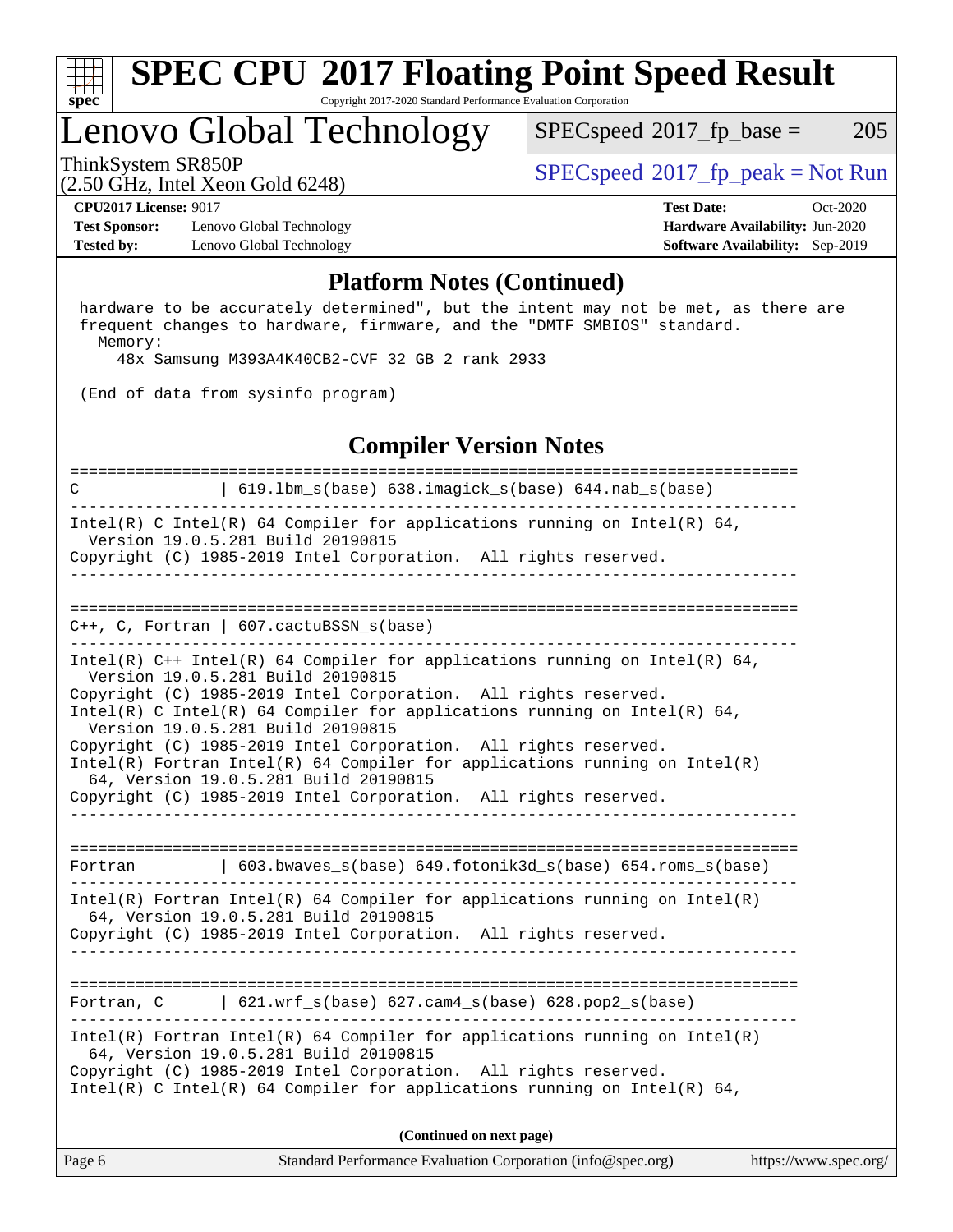

### **[SPEC CPU](http://www.spec.org/auto/cpu2017/Docs/result-fields.html#SPECCPU2017FloatingPointSpeedResult)[2017 Floating Point Speed Result](http://www.spec.org/auto/cpu2017/Docs/result-fields.html#SPECCPU2017FloatingPointSpeedResult)** Copyright 2017-2020 Standard Performance Evaluation Corporation

## Lenovo Global Technology

 $SPECspeed^{\circledcirc}2017_fp\_base = 205$  $SPECspeed^{\circledcirc}2017_fp\_base = 205$ 

(2.50 GHz, Intel Xeon Gold 6248)

ThinkSystem SR850P<br>  $SPECspeed*2017_fp\_peak = Not Run$  $SPECspeed*2017_fp\_peak = Not Run$ 

**[Test Sponsor:](http://www.spec.org/auto/cpu2017/Docs/result-fields.html#TestSponsor)** Lenovo Global Technology **[Hardware Availability:](http://www.spec.org/auto/cpu2017/Docs/result-fields.html#HardwareAvailability)** Jun-2020 **[Tested by:](http://www.spec.org/auto/cpu2017/Docs/result-fields.html#Testedby)** Lenovo Global Technology **[Software Availability:](http://www.spec.org/auto/cpu2017/Docs/result-fields.html#SoftwareAvailability)** Sep-2019

**[CPU2017 License:](http://www.spec.org/auto/cpu2017/Docs/result-fields.html#CPU2017License)** 9017 **[Test Date:](http://www.spec.org/auto/cpu2017/Docs/result-fields.html#TestDate)** Oct-2020

### **[Compiler Version Notes \(Continued\)](http://www.spec.org/auto/cpu2017/Docs/result-fields.html#CompilerVersionNotes)**

Version 19.0.5.281 Build 20190815

Copyright (C) 1985-2019 Intel Corporation. All rights reserved.

------------------------------------------------------------------------------

## **[Base Compiler Invocation](http://www.spec.org/auto/cpu2017/Docs/result-fields.html#BaseCompilerInvocation)**

[C benchmarks](http://www.spec.org/auto/cpu2017/Docs/result-fields.html#Cbenchmarks): [icc](http://www.spec.org/cpu2017/results/res2020q4/cpu2017-20201026-24296.flags.html#user_CCbase_intel_icc_66fc1ee009f7361af1fbd72ca7dcefbb700085f36577c54f309893dd4ec40d12360134090235512931783d35fd58c0460139e722d5067c5574d8eaf2b3e37e92)

[Fortran benchmarks](http://www.spec.org/auto/cpu2017/Docs/result-fields.html#Fortranbenchmarks): [ifort](http://www.spec.org/cpu2017/results/res2020q4/cpu2017-20201026-24296.flags.html#user_FCbase_intel_ifort_8111460550e3ca792625aed983ce982f94888b8b503583aa7ba2b8303487b4d8a21a13e7191a45c5fd58ff318f48f9492884d4413fa793fd88dd292cad7027ca)

[Benchmarks using both Fortran and C](http://www.spec.org/auto/cpu2017/Docs/result-fields.html#BenchmarksusingbothFortranandC): [ifort](http://www.spec.org/cpu2017/results/res2020q4/cpu2017-20201026-24296.flags.html#user_CC_FCbase_intel_ifort_8111460550e3ca792625aed983ce982f94888b8b503583aa7ba2b8303487b4d8a21a13e7191a45c5fd58ff318f48f9492884d4413fa793fd88dd292cad7027ca) [icc](http://www.spec.org/cpu2017/results/res2020q4/cpu2017-20201026-24296.flags.html#user_CC_FCbase_intel_icc_66fc1ee009f7361af1fbd72ca7dcefbb700085f36577c54f309893dd4ec40d12360134090235512931783d35fd58c0460139e722d5067c5574d8eaf2b3e37e92)

[Benchmarks using Fortran, C, and C++:](http://www.spec.org/auto/cpu2017/Docs/result-fields.html#BenchmarksusingFortranCandCXX) [icpc](http://www.spec.org/cpu2017/results/res2020q4/cpu2017-20201026-24296.flags.html#user_CC_CXX_FCbase_intel_icpc_c510b6838c7f56d33e37e94d029a35b4a7bccf4766a728ee175e80a419847e808290a9b78be685c44ab727ea267ec2f070ec5dc83b407c0218cded6866a35d07) [icc](http://www.spec.org/cpu2017/results/res2020q4/cpu2017-20201026-24296.flags.html#user_CC_CXX_FCbase_intel_icc_66fc1ee009f7361af1fbd72ca7dcefbb700085f36577c54f309893dd4ec40d12360134090235512931783d35fd58c0460139e722d5067c5574d8eaf2b3e37e92) [ifort](http://www.spec.org/cpu2017/results/res2020q4/cpu2017-20201026-24296.flags.html#user_CC_CXX_FCbase_intel_ifort_8111460550e3ca792625aed983ce982f94888b8b503583aa7ba2b8303487b4d8a21a13e7191a45c5fd58ff318f48f9492884d4413fa793fd88dd292cad7027ca)

## **[Base Portability Flags](http://www.spec.org/auto/cpu2017/Docs/result-fields.html#BasePortabilityFlags)**

 603.bwaves\_s: [-DSPEC\\_LP64](http://www.spec.org/cpu2017/results/res2020q4/cpu2017-20201026-24296.flags.html#suite_basePORTABILITY603_bwaves_s_DSPEC_LP64) 607.cactuBSSN\_s: [-DSPEC\\_LP64](http://www.spec.org/cpu2017/results/res2020q4/cpu2017-20201026-24296.flags.html#suite_basePORTABILITY607_cactuBSSN_s_DSPEC_LP64) 619.lbm\_s: [-DSPEC\\_LP64](http://www.spec.org/cpu2017/results/res2020q4/cpu2017-20201026-24296.flags.html#suite_basePORTABILITY619_lbm_s_DSPEC_LP64) 621.wrf\_s: [-DSPEC\\_LP64](http://www.spec.org/cpu2017/results/res2020q4/cpu2017-20201026-24296.flags.html#suite_basePORTABILITY621_wrf_s_DSPEC_LP64) [-DSPEC\\_CASE\\_FLAG](http://www.spec.org/cpu2017/results/res2020q4/cpu2017-20201026-24296.flags.html#b621.wrf_s_baseCPORTABILITY_DSPEC_CASE_FLAG) [-convert big\\_endian](http://www.spec.org/cpu2017/results/res2020q4/cpu2017-20201026-24296.flags.html#user_baseFPORTABILITY621_wrf_s_convert_big_endian_c3194028bc08c63ac5d04de18c48ce6d347e4e562e8892b8bdbdc0214820426deb8554edfa529a3fb25a586e65a3d812c835984020483e7e73212c4d31a38223) 627.cam4\_s: [-DSPEC\\_LP64](http://www.spec.org/cpu2017/results/res2020q4/cpu2017-20201026-24296.flags.html#suite_basePORTABILITY627_cam4_s_DSPEC_LP64) [-DSPEC\\_CASE\\_FLAG](http://www.spec.org/cpu2017/results/res2020q4/cpu2017-20201026-24296.flags.html#b627.cam4_s_baseCPORTABILITY_DSPEC_CASE_FLAG) 628.pop2\_s: [-DSPEC\\_LP64](http://www.spec.org/cpu2017/results/res2020q4/cpu2017-20201026-24296.flags.html#suite_basePORTABILITY628_pop2_s_DSPEC_LP64) [-DSPEC\\_CASE\\_FLAG](http://www.spec.org/cpu2017/results/res2020q4/cpu2017-20201026-24296.flags.html#b628.pop2_s_baseCPORTABILITY_DSPEC_CASE_FLAG) [-convert big\\_endian](http://www.spec.org/cpu2017/results/res2020q4/cpu2017-20201026-24296.flags.html#user_baseFPORTABILITY628_pop2_s_convert_big_endian_c3194028bc08c63ac5d04de18c48ce6d347e4e562e8892b8bdbdc0214820426deb8554edfa529a3fb25a586e65a3d812c835984020483e7e73212c4d31a38223) [-assume byterecl](http://www.spec.org/cpu2017/results/res2020q4/cpu2017-20201026-24296.flags.html#user_baseFPORTABILITY628_pop2_s_assume_byterecl_7e47d18b9513cf18525430bbf0f2177aa9bf368bc7a059c09b2c06a34b53bd3447c950d3f8d6c70e3faf3a05c8557d66a5798b567902e8849adc142926523472) 638.imagick\_s: [-DSPEC\\_LP64](http://www.spec.org/cpu2017/results/res2020q4/cpu2017-20201026-24296.flags.html#suite_basePORTABILITY638_imagick_s_DSPEC_LP64) 644.nab\_s: [-DSPEC\\_LP64](http://www.spec.org/cpu2017/results/res2020q4/cpu2017-20201026-24296.flags.html#suite_basePORTABILITY644_nab_s_DSPEC_LP64) 649.fotonik3d\_s: [-DSPEC\\_LP64](http://www.spec.org/cpu2017/results/res2020q4/cpu2017-20201026-24296.flags.html#suite_basePORTABILITY649_fotonik3d_s_DSPEC_LP64) 654.roms\_s: [-DSPEC\\_LP64](http://www.spec.org/cpu2017/results/res2020q4/cpu2017-20201026-24296.flags.html#suite_basePORTABILITY654_roms_s_DSPEC_LP64)

## **[Base Optimization Flags](http://www.spec.org/auto/cpu2017/Docs/result-fields.html#BaseOptimizationFlags)**

[C benchmarks](http://www.spec.org/auto/cpu2017/Docs/result-fields.html#Cbenchmarks):

[-m64](http://www.spec.org/cpu2017/results/res2020q4/cpu2017-20201026-24296.flags.html#user_CCbase_m64-icc) [-std=c11](http://www.spec.org/cpu2017/results/res2020q4/cpu2017-20201026-24296.flags.html#user_CCbase_std-icc-std_0e1c27790398a4642dfca32ffe6c27b5796f9c2d2676156f2e42c9c44eaad0c049b1cdb667a270c34d979996257aeb8fc440bfb01818dbc9357bd9d174cb8524) [-xCORE-AVX512](http://www.spec.org/cpu2017/results/res2020q4/cpu2017-20201026-24296.flags.html#user_CCbase_f-xCORE-AVX512) [-ipo](http://www.spec.org/cpu2017/results/res2020q4/cpu2017-20201026-24296.flags.html#user_CCbase_f-ipo) [-O3](http://www.spec.org/cpu2017/results/res2020q4/cpu2017-20201026-24296.flags.html#user_CCbase_f-O3) [-no-prec-div](http://www.spec.org/cpu2017/results/res2020q4/cpu2017-20201026-24296.flags.html#user_CCbase_f-no-prec-div) [-qopt-prefetch](http://www.spec.org/cpu2017/results/res2020q4/cpu2017-20201026-24296.flags.html#user_CCbase_f-qopt-prefetch) [-ffinite-math-only](http://www.spec.org/cpu2017/results/res2020q4/cpu2017-20201026-24296.flags.html#user_CCbase_f_finite_math_only_cb91587bd2077682c4b38af759c288ed7c732db004271a9512da14a4f8007909a5f1427ecbf1a0fb78ff2a814402c6114ac565ca162485bbcae155b5e4258871) [-qopt-mem-layout-trans=4](http://www.spec.org/cpu2017/results/res2020q4/cpu2017-20201026-24296.flags.html#user_CCbase_f-qopt-mem-layout-trans_fa39e755916c150a61361b7846f310bcdf6f04e385ef281cadf3647acec3f0ae266d1a1d22d972a7087a248fd4e6ca390a3634700869573d231a252c784941a8) [-qopenmp](http://www.spec.org/cpu2017/results/res2020q4/cpu2017-20201026-24296.flags.html#user_CCbase_qopenmp_16be0c44f24f464004c6784a7acb94aca937f053568ce72f94b139a11c7c168634a55f6653758ddd83bcf7b8463e8028bb0b48b77bcddc6b78d5d95bb1df2967) [-DSPEC\\_OPENMP](http://www.spec.org/cpu2017/results/res2020q4/cpu2017-20201026-24296.flags.html#suite_CCbase_DSPEC_OPENMP)

[Fortran benchmarks](http://www.spec.org/auto/cpu2017/Docs/result-fields.html#Fortranbenchmarks):

[-m64](http://www.spec.org/cpu2017/results/res2020q4/cpu2017-20201026-24296.flags.html#user_FCbase_m64-icc) [-DSPEC\\_OPENMP](http://www.spec.org/cpu2017/results/res2020q4/cpu2017-20201026-24296.flags.html#suite_FCbase_DSPEC_OPENMP) [-xCORE-AVX512](http://www.spec.org/cpu2017/results/res2020q4/cpu2017-20201026-24296.flags.html#user_FCbase_f-xCORE-AVX512) [-ipo](http://www.spec.org/cpu2017/results/res2020q4/cpu2017-20201026-24296.flags.html#user_FCbase_f-ipo) [-O3](http://www.spec.org/cpu2017/results/res2020q4/cpu2017-20201026-24296.flags.html#user_FCbase_f-O3) [-no-prec-div](http://www.spec.org/cpu2017/results/res2020q4/cpu2017-20201026-24296.flags.html#user_FCbase_f-no-prec-div) [-qopt-prefetch](http://www.spec.org/cpu2017/results/res2020q4/cpu2017-20201026-24296.flags.html#user_FCbase_f-qopt-prefetch) [-ffinite-math-only](http://www.spec.org/cpu2017/results/res2020q4/cpu2017-20201026-24296.flags.html#user_FCbase_f_finite_math_only_cb91587bd2077682c4b38af759c288ed7c732db004271a9512da14a4f8007909a5f1427ecbf1a0fb78ff2a814402c6114ac565ca162485bbcae155b5e4258871) [-qopt-mem-layout-trans=4](http://www.spec.org/cpu2017/results/res2020q4/cpu2017-20201026-24296.flags.html#user_FCbase_f-qopt-mem-layout-trans_fa39e755916c150a61361b7846f310bcdf6f04e385ef281cadf3647acec3f0ae266d1a1d22d972a7087a248fd4e6ca390a3634700869573d231a252c784941a8) [-qopenmp](http://www.spec.org/cpu2017/results/res2020q4/cpu2017-20201026-24296.flags.html#user_FCbase_qopenmp_16be0c44f24f464004c6784a7acb94aca937f053568ce72f94b139a11c7c168634a55f6653758ddd83bcf7b8463e8028bb0b48b77bcddc6b78d5d95bb1df2967)

**(Continued on next page)**

| Page 7 | Standard Performance Evaluation Corporation (info@spec.org) | https://www.spec.org/ |
|--------|-------------------------------------------------------------|-----------------------|
|--------|-------------------------------------------------------------|-----------------------|